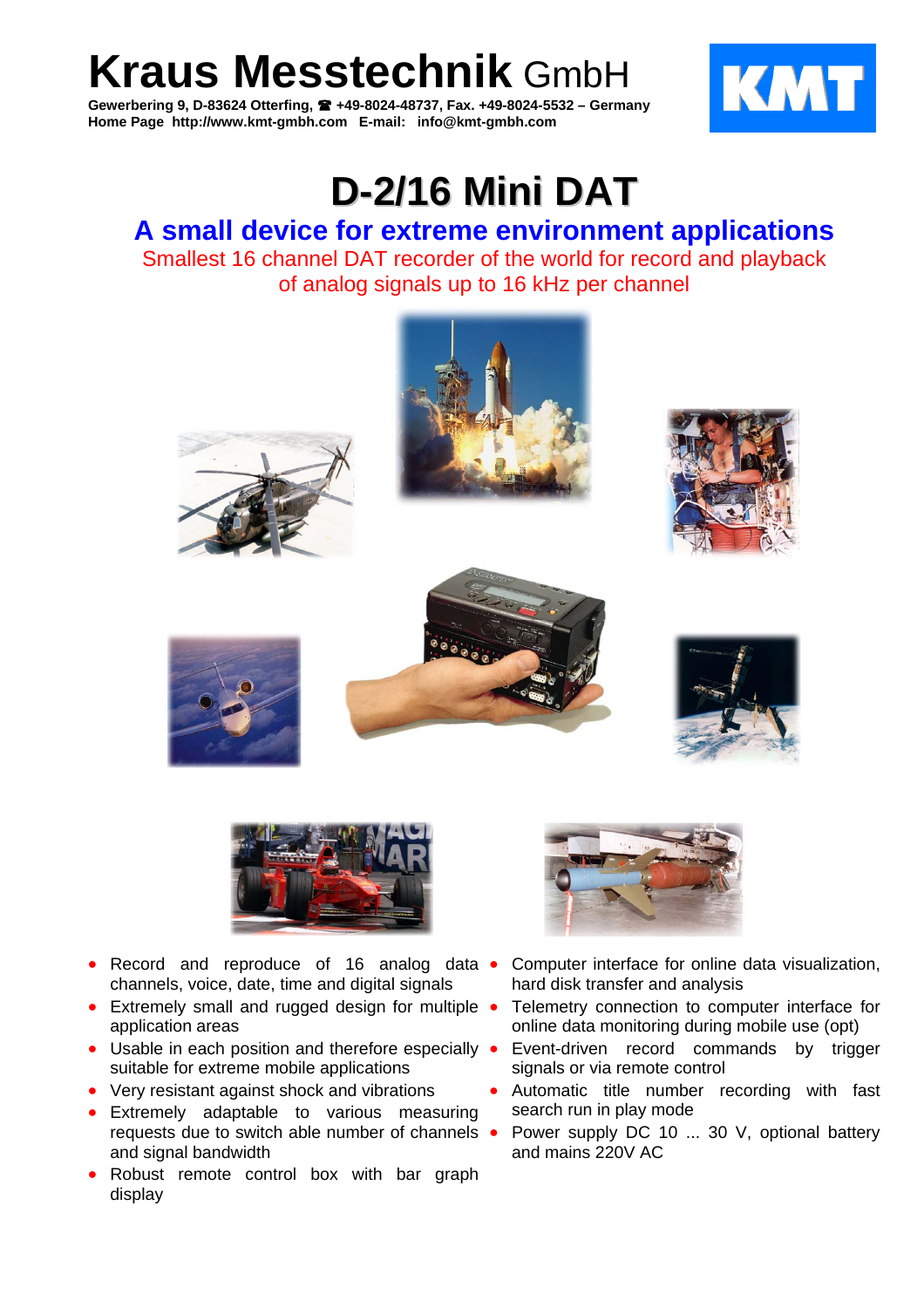The D-2/16 DAT Recorder is a small and powerful data logger. The physical size and shock resistance is his major advantage against other data acquisition devices. This becomes apparent, whenever space or critical positioning is the issue. Well-tried examples are cars, trucks, trains, planes and heavy machines. The surveillance's and analysis takes place online.

Over a serial PCM output, optionally also by our telemetry the data will transmit to a computer. Our Windows XP based MLab and MGraph Software control the whole data transfer, hard disk storing, numerical and graphical online visualization, mathematical transformations, trigger monitoring and event-driven tasks. The last-mentioned feature includes the possibility of signal level controlled data record. This has an especially meaning for long term measurements, where continuous recording is impractical. In this case, for example, a periodic signal impulse can start a one-minute record of analog data, current time and title number.

The D-2/16 DAT can convert data from analog to digital and feed them direct to an PC without recording using the "Tape Bypass" function. Just as in recording mode the analog data will filtered and digitized and the DAT recorder works as an PCM encoder for serial or telemetry data transmission.

An additional feature is the digital pulse channel for simultaneous recording of bit streams with clock rates from 0 to 20 kBit/s. This input

## References:

Aprilia motorcycle Italy **Benetton Formula 1 England** CNES France - MIR space station Daewoo Corp. Korea **Ferrari Formula 1 Italy** Fiat Italy **Fiat Italy** Fiat Italy Renault Sport France **SAGEM France** SAGEM France Samsung Heavy Industry Korea Hyundai Korea **Military test departments** Railway Germany Research Controller Research VW Brazil **And MASA** and many more .... . **NASA** and many more .... .

is very suitable for PCM signals transmitted via telemetry from extern encoders, input pulses from revolution or speed sensors and simple digital signals. With an optional encoder this bit stream can also used for recording 4 or 8 additional low frequency analog channels independent from the selected channel mode.









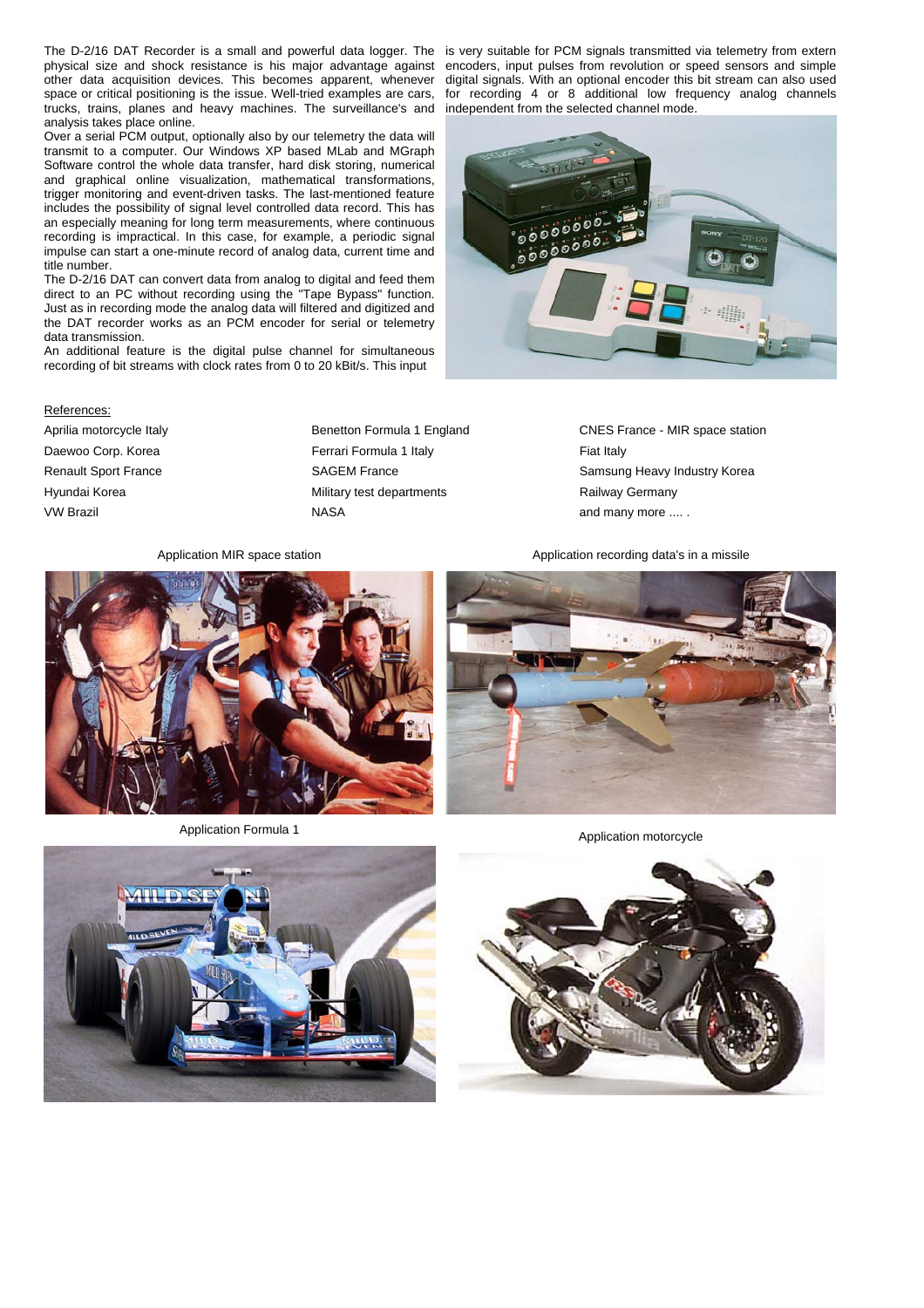Technical data:

- 16 analog channels; input and output can connected via adapter cable to BNC connectors
- Measuring range  $\pm 5V$  with overload indication for each channel
- Resolution 12 bit, SNR 72dB
- Simultaneous sampling of all channels
- Max. signal bandwidth 16kHz (2-channel mode, -3dB)
- Total sampling rate 96kHz, distributed to selected number of channels ( see table )
- Input impedance 100k<sup>Ω</sup>
- Input voltage protection up to 40V
- 8-pole low pass Butterworth filter for avoiding Aliasing effects (stop band attenuation 48dB at 2f cutoff)
- Analog output impedance 2Ω, 10mA, ±5V
- Selectable 2 4 8 16 channel mode
- Serial Interface, suitable for direct transmission over long cables or RF transmission
- PC Interface plug-in board for all IBM comp. PCs (Option)
- Digital pulse channel for TTL signals from 0 to 20kBit/s
- Date and time recording (year- month - day - hour - minute - second)
- Tape length counter for absolute time, programming time and remaining record time.
- Automatic or manual setting of title numbers with fast title search for playback
- Remote control unit with voice channel and bar graph display with overload indication (Option)
- Voice channel with external microphone and built-in loudspeaker, signal bandwidth 2800Hz.
- Recording time 3 hours with a DT180 cassette
- Storing capacity approximate, 2.4 Giga Byte with a DT180 cassette, reproduce accuracy ±0,1% at 0Hz
- Phase error between channels at same frequency <1°.
- Error correction by Double Encoded Reed Solomon Code.
- Bit error rate better 10-10
- Recording format Helical Scan R-DAT
- Illuminated display with following indications: date/time program i.e. test number - tape length counter for absolute time - program time - remaining record time - indications for functions like record forward - reverse - tape loaded etc.
- Additional indications like battery level error condensing water
- Functional buttons on tape deck: FORWARD REVERSE PLAY RECORD -STOP - PAUSE - HOLD
- Remote controllable with TTL-level signals for START/REC STOP or/and event controllable with 1 event for blocks of 1 min.
- Power supply DC 10 ... 32 V, optional battery, mains 220 V or 110V AC (±10%)
- Power dissipation 10W
	- Environmental conditions: Operating temperature range -5  $C^{\circ}$  to + 45  $^{\circ}$ C Storage temperature range -20  $^{\circ}$ C to + 60  $^{\circ}$ C Relative humidity 20 ... 80 % non condensing Vibration 5g Mil. Standard 810 C, Curve C Shock 10g in all directions Size  $160 \times 90 \times 90$  mm without shock absorber Weight 1.5 kg without shock absorber
- Analog signal bandwidths and scanning rates

| Analog bandwidth -3 dB | $\sqrt{0.16 \text{ kHz}}$ 0-8 kHz |        | $0-4$ kHz | $0-2$ kHz |
|------------------------|-----------------------------------|--------|-----------|-----------|
| Scanning rate          | <b>48 kHz</b>                     | 24 kHz | 12 kHz    | $6$ kHz   |
| <b>Channel Mux</b>     | 2 CH                              | 4 CH   | 8 CH      | 16 CH     |

Technical specifications are subject to change without notice!